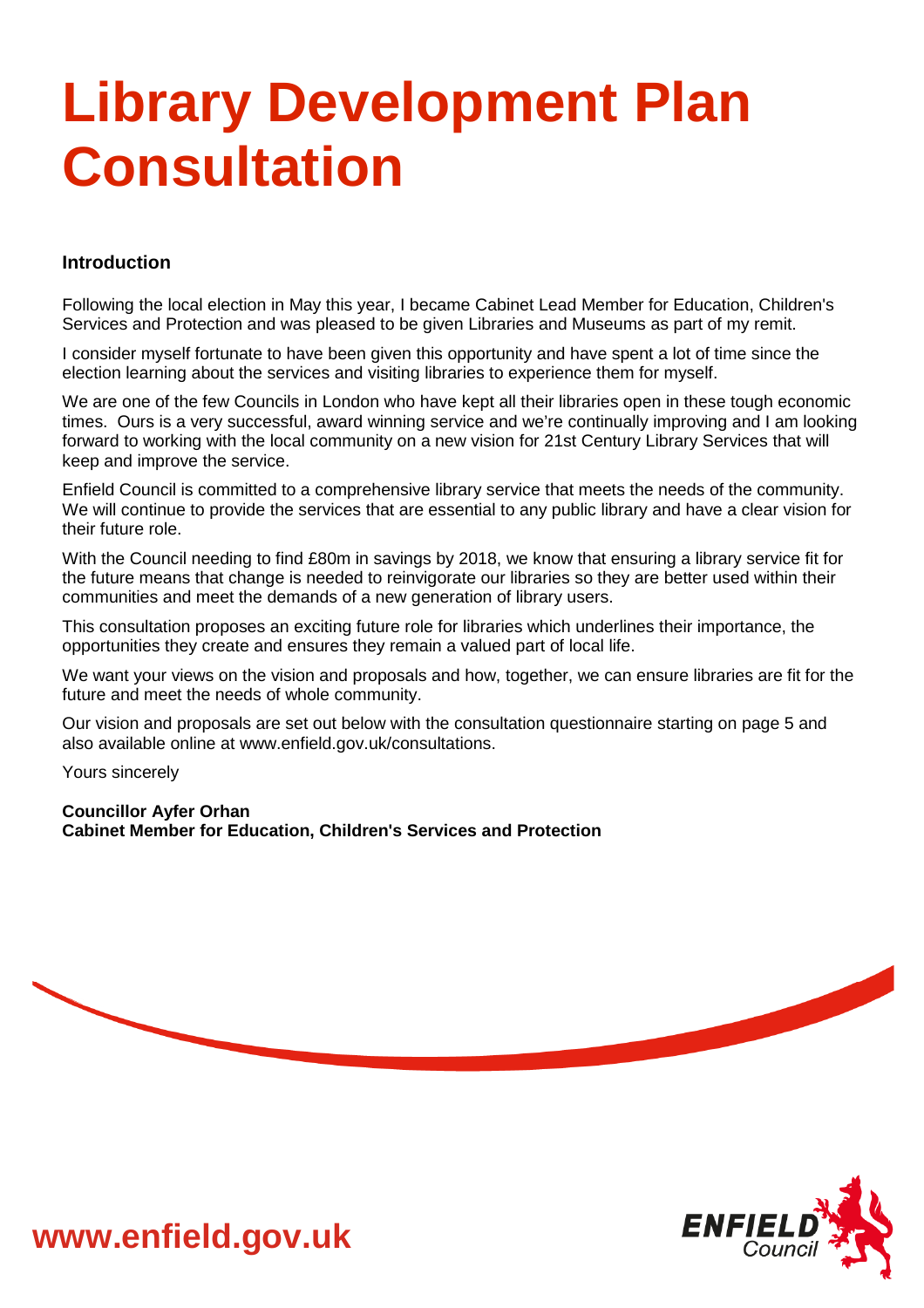# **A vision for Enfield's libraries**

Enfield's libraries have changed significantly in recent years as they have adapted to changes in local needs and expectations.

People of all ages are using libraries as a place for fun and creativity for young children; quiet study; a social centre where they meet other people; finding out about local services and events; accessing the internet; and learning new skills.

In recent times there has been a significant increase in demand for digital services and access to digital facilities (wifi and PCs) with over 1.4million uses of the Council's 24 hour digital library services.

The Council currently has 17 libraries plus a mobile library. This is the highest in London. Many are only open for limited times and are based in older buildings which limits access and flexibility. Many face substantial repair and maintenance costs. In addition, we offer an extensive digital library service which links up resources across London.

Whilst we have seen more people go online, we believe that libraries can continue to play a pivotal role in the success of local communities and have set out below our vision for their role:

- Supporting learning and skills through a range of learning and literacy resources with space for quiet study for teenagers and adults and a fun and creative space for young children to improve their readiness for school
- Addressing digital exclusion so that all people can benefit from going online with improved and expanded IT facilities including assistive technology and support for people who want to learn digital skills
- Outreach to build strong communities and address social exclusion with community use of facilities, reaching out to communities and people in greatest need and increased use of volunteers who will receive a programme of training and support
- A co-ordinating centre for accessing information, advice and services for a range of organisations including the Council, with support for online forms, self-service kiosks, general advice and appointments and shared facilities with other services

In order to deliver this ambitious vision, Enfield's libraries need to be in fit for purpose buildings in the right locations.

# **Option 1**

- Enfield Town, Edmonton Green, Palmers Green and Ordnance Road libraries will become flagship libraries with **extended opening hours seven days a week,** offering the full range of services including:
	- o A comprehensive range of standard library resources and activities alongside digital hubs that will offer a far greater number of self-service kiosks and PCs and greater capacity wifi
	- o Homework clubs and quiet zones for online and traditional learning activities
	- o Trained staff able to provide advice and support including self-scanning of evidence with video and web chat functionality to talk to officers directly and access video interpreting services
	- o Joining up with voluntary sector and partner organisations to support employment advice and job clubs and facilities for appointment only advice sessions to provide advice and guidance to vulnerable customers
	- o Training areas to support those requiring more intensive support around personal budgeting or digital access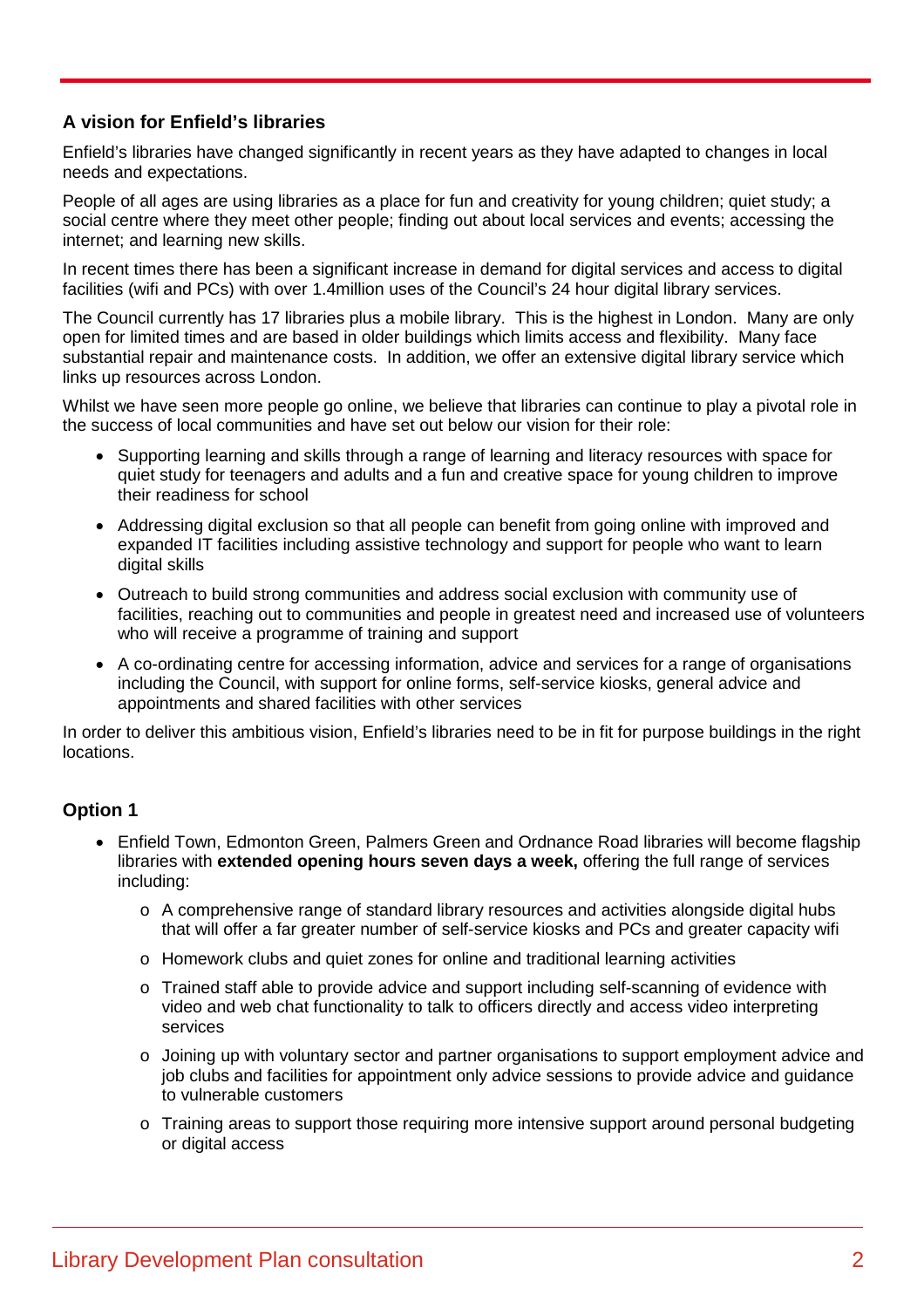- o Business innovation advice to support the self-employed and new starters with access to business online resources
- o Community space
- o Children's library services linked to children's centres to ensure support for families and early years learning
- Significant investment has already been made in Enfield Town, Palmers Green and Ordnance Road libraries.
- Edmonton Green Library will see significant investment and be expanded to two floors with a full community access services and a large digital access suite on the ground floor and quieter space for learning upstairs.
- Each is ideally located for transport links and reflects the four key areas of the borough
- Other libraries will move to 'community libraries' where they will share the facility with other services or voluntary groups. These community libraries may offer:
	- o An increase in community space for voluntary and community groups
	- o Address digital exclusion in communities through public access wifi and video/web chat
	- o Kiosks for ordering, returning, renewing and downloading library materials plus other council online services and payments
	- o Possibly increased opening hours due to the co-located partner service being able to staff it longer or a lobby service with secure access via a library card
	- o Pick up lockers for ordered items
	- o They would be supported by the host service and/or volunteers
	- o Access to other services through shared facilities
- Requests for sharing with community groups or alternative services would need to have a clear business case and a purpose and ethos that is sympathetic to the core library vision and the Council's aims of fairness for all, growth and sustainability and strong communities.
- There can be significant benefits to the community by co-locating library services with other council services or community based organisations:
	- o Widen and improve the range of services available in any one location
	- o Increase the available opening hours by sharing resources particularly for those who work or who currently live in areas where current opening hours are limited
	- o Reduce costs and increase the use of the building by attracting new users for all co-located services
	- o Extend the availability of community and voluntary sector space at no extra cost
	- o Increase the range of volunteering opportunities and the sharing of skills across a wider range of services
- Expand the home delivery service for homebound/care homes but move to volunteer led delivery services with possible links to other community initiatives such as befriending
- Increased recruitment of volunteers from 60 currently to 150 by 2016

By extending the opening hours, the range of facilities and services delivered through the centres of excellence, supported by the retention of community libraries, this will ensure the Council delivers an exciting and comprehensive library service to the community.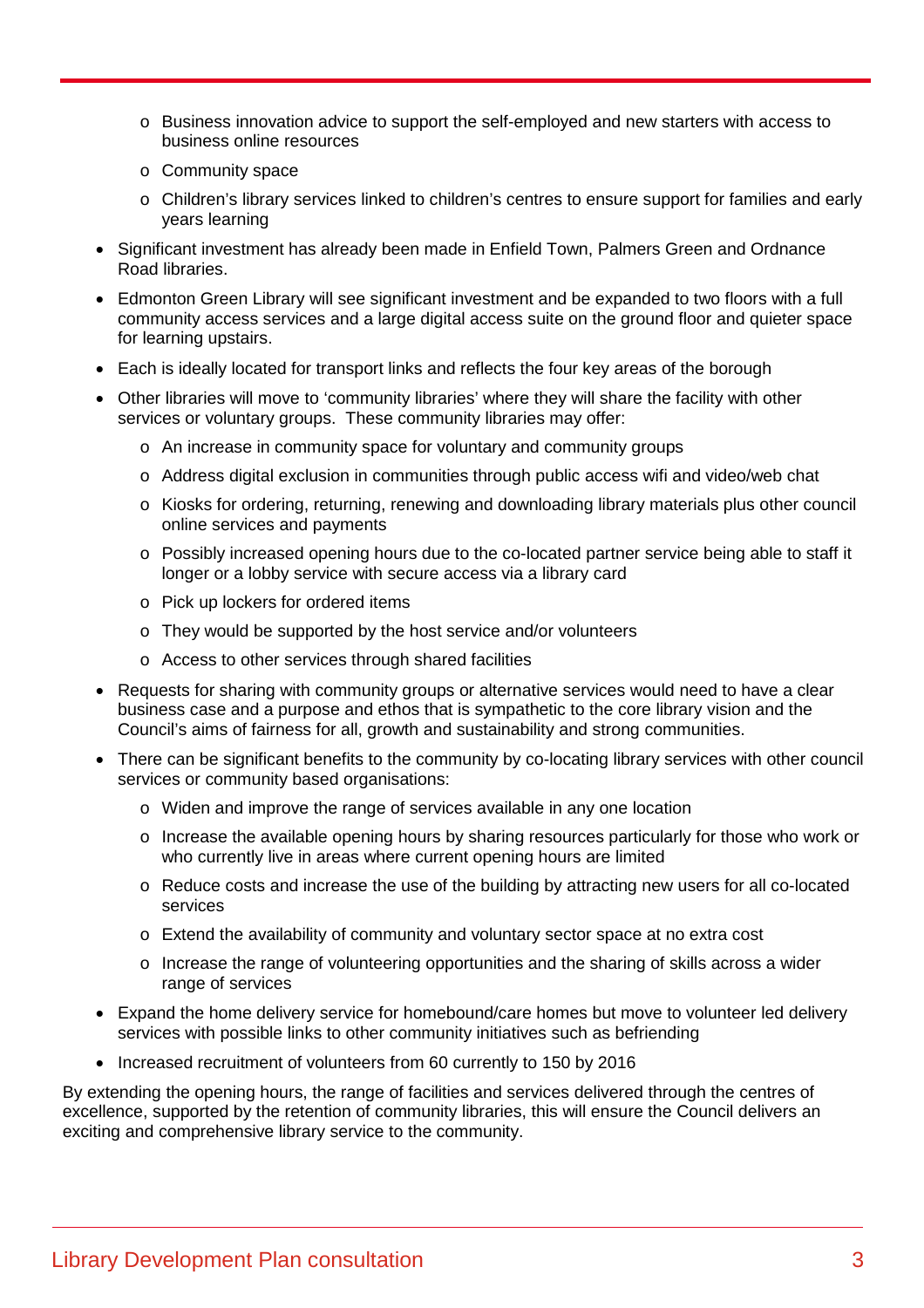# **Option 2**

- As above plus
- Oakwood and Ponders End Library will be retained as traditional libraries
- The four flagship libraries (Enfield Town, Edmonton Green, Palmers Green and Ordnance Road) **to be open 6 days a week and will not have the extended opening hours as option 1 –** these six libraries are currently open for 308 hours in total each week. These hours would be redistributed to give each library six day opening and a consistent pattern of hours so that times of access for the public are clear and easy to remember
- Other libraries will move to be 'community libraries' as set out above
- Increased use of volunteers from 60 to 200

The four flagship libraries will provide a comprehensive range of facilities, as set out in Option 1.

Oakwood and Ponders End libraries will offer a more limited range of library facilities but would see an investment in digital access and support facilities to enhance access to council and other local services. (Ponders End library is due to be moved as part of the wider Ponders End regeneration scheme)

There would be an increased need for the use of local volunteers to maintain service levels. Community run libraries are dependent upon the dedication and commitment of local people to volunteer to fully maintain opening hours and service delivery.

# **Outreach Services**

As a Council, we recognise the need to continue to support those who cannot physically access a library. We currently provide a mobile library by a large vehicle that stops at various locations around the borough and a delivery service for homebound/ residential care homes. The mobile library is too big to visit many roads where parking/access restrictions apply and the take up is relatively small with just over 6000 visits last year.

In future we will provide tailored support that best meets their need by:

- Continuing to develop and promote online library services.
- Develop a volunteer led home delivery service for housebound and residential care settings
- Explore the development of Ipad loans for socially excluded people
- Explore premium paid for library services
- Delivering a range of community events and 'pop-up libraries' in communities with high or specific need.

# **Taking part in the consultation**

The consultation closes on 2 January 2015 and is available online at www.enfield.gov.uk or in paper format through libraries and council reception areas.

Thank you for taking the time to participate and give us your views which will be used as part of our decision making in February/March 2015.

# **Library Development Plan Consultation November 2014**

Please respond to all questions in section A. The questions in section B should be answered by those responding as an individual. The questions in section C should be answered by those who are responding on behalf of an organisation.

The closing date for responses is 5pm on 31 December 2014.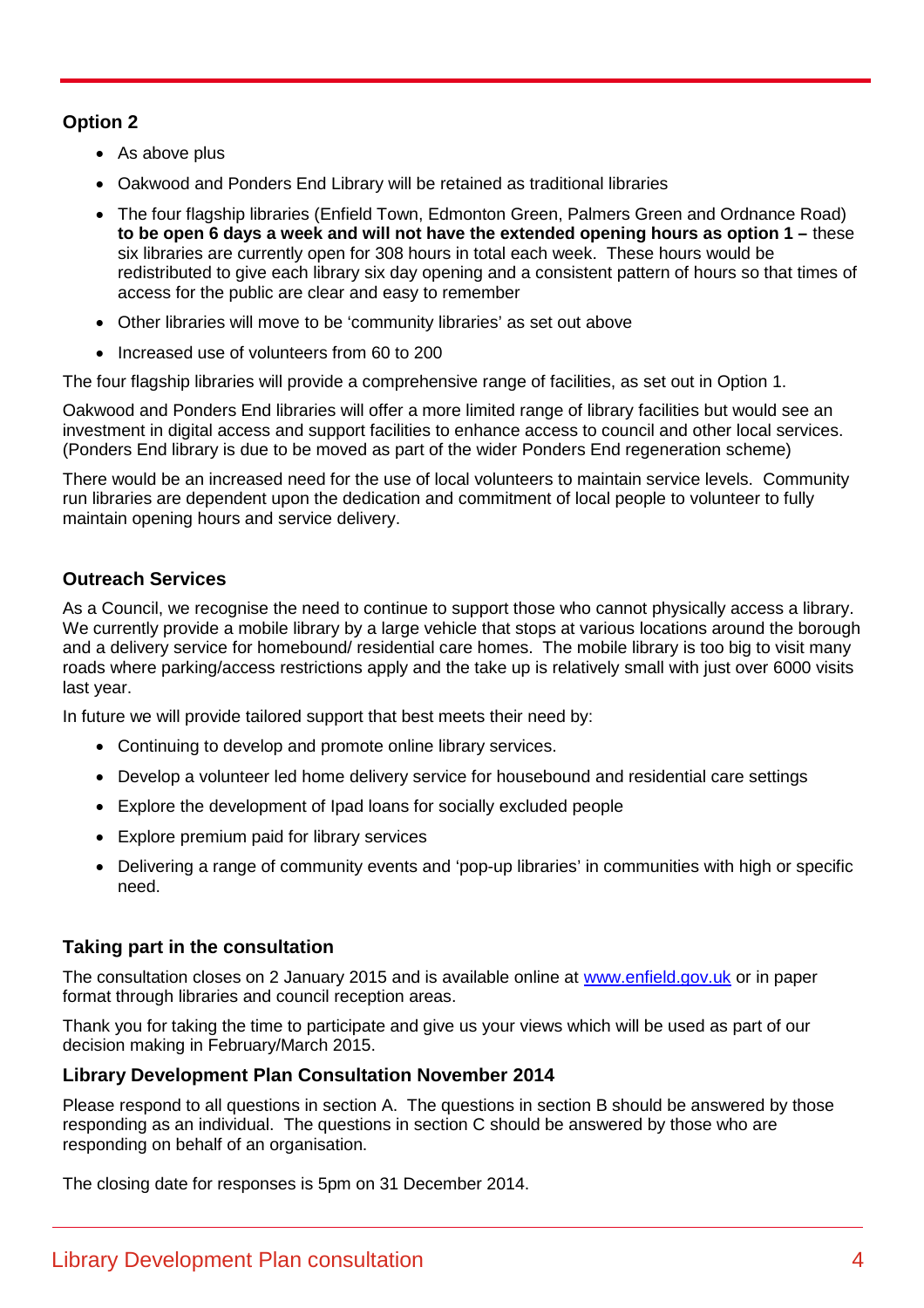|     | <b>Section A</b> |  |   |   |   |                     |                                                                                                                                                                                                                                                                                          |
|-----|------------------|--|---|---|---|---------------------|------------------------------------------------------------------------------------------------------------------------------------------------------------------------------------------------------------------------------------------------------------------------------------------|
| Q1. |                  |  |   |   |   |                     | Of all the services delivered by the Council (such as waste collection, education and social<br>care), where would libraries be in your priorities? Please give a score out of 10, where 1<br>means libraries are not important to you at all and 10 means they are extremely important. |
|     |                  |  |   |   |   | Extremely important | Don't know /                                                                                                                                                                                                                                                                             |
|     |                  |  | 5 | 6 | 8 |                     | not sure                                                                                                                                                                                                                                                                                 |

**Q2. Where possible the Council will seek to co-locate community libraries with suitable partners to improve community outreach, local facilities and provide a welcoming and secure community environment. Do you agree or disagree with this approach?**

000000000000

| Strongly |       |         |                 | Strongly | Don't know / |
|----------|-------|---------|-----------------|----------|--------------|
| agree    | Aaree | Neutral | <b>Disagree</b> | disagree | not sure     |
|          |       |         |                 |          |              |

- **Q3. Enfield has stated that their libraries of the future should:**
	- o **Support learning and skills through online learning resources, early years literacy and space for quiet study**
	- o **Address digital exclusion so that all people can benefit from going online e.g. to shop, bank, find jobs, communicate**
	- o **Outreach to local communities and address social exclusion**
	- o **Co-ordinate access to information, advice and services for the Council and other organisations**

#### **Do you agree or disagree with this vision for libraries?**



#### **Can you now give us your views on the two options:**

**Option 1:** The 17 borough libraries would be split into two types of library:

- **Four libraries** (Enfield Town, Edmonton Green, Palmers Green and Ordnance Road) would be flagship libraries, offering the full range of services, and be improved by:
	- o all opening **seven** days a week
	- o expansion of Edmonton Green onto two floors to provide an enhanced customer access suite with more digital support
- **Other libraries** would become 'community libraries', where they would share the facility with another service or a voluntary sector organisation that shared the same principles. This could mean:
	- o longer opening hours
	- o improved access to digital support and facilities
	- o self service kiosks or lockers to take out and return library books and other items
	- o more opportunities to join in community groups and activities
	- o access to a wider range of local services
- **Q4. I'd like to know how you feel about this proposal for Enfield libraries. Please could you give me a score between 1 and 10, where 1 means that you are very much against this proposal and 10 means that you are very much in favour of this proposal.**

|  |  |  |  |         | ivour | ากก<br>know |
|--|--|--|--|---------|-------|-------------|
|  |  |  |  | $\cdot$ |       |             |
|  |  |  |  |         |       |             |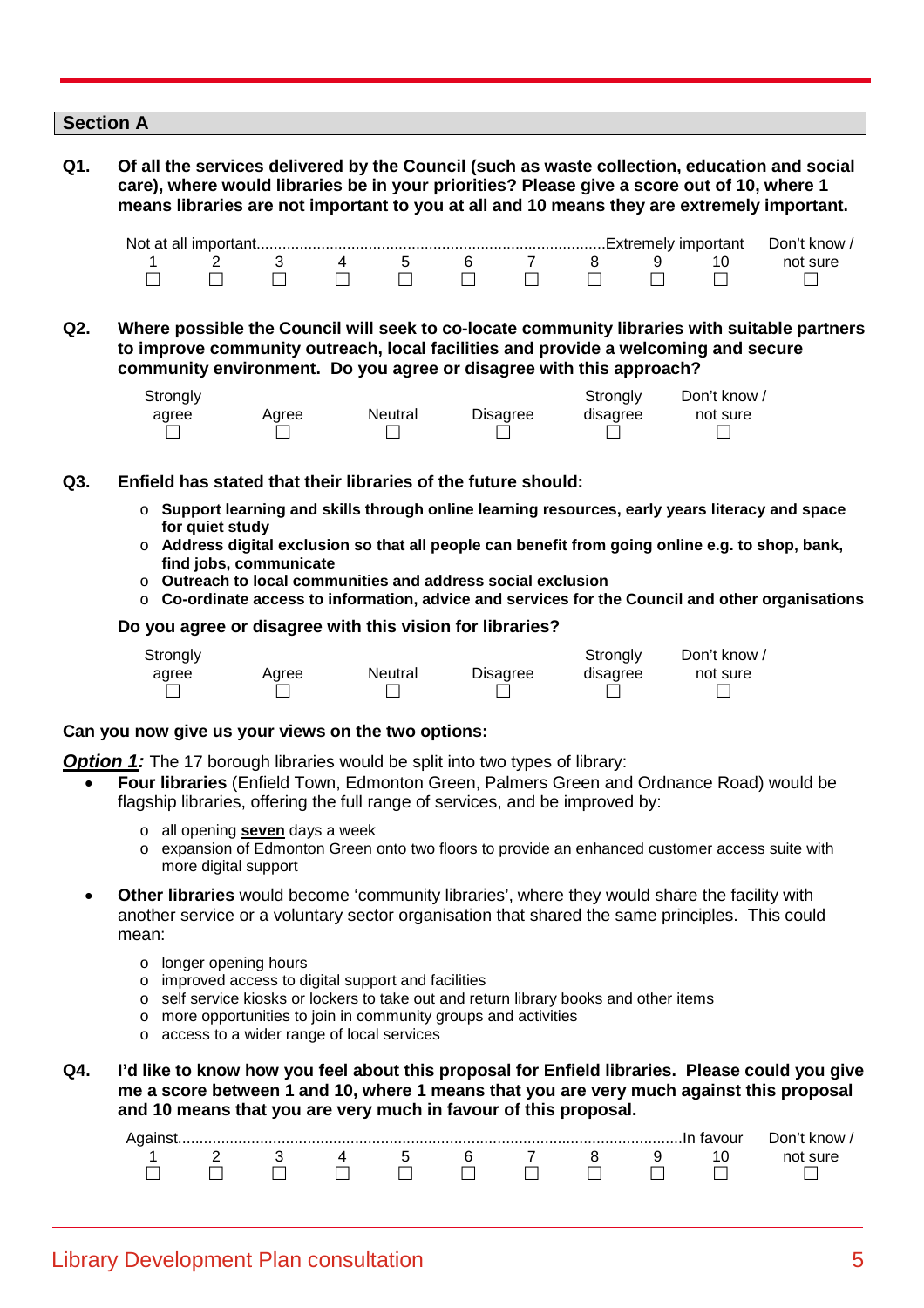## **Q5. What do you like / dislike about this proposal?**

**Option 2:** The second option would be similar to option 1, but there would be three types of library instead of two:

- **Four libraries** (Enfield Town, Edmonton Green, Palmers Green and Ordnance Road) would be flagship libraries, offering the full range of services, and be improved by:
	- o all being open **six** days a week (*not seven days as in option 1*)
	- o expansion of Edmonton Green onto two floors to provide an enhanced customer access suite with more digital support
- **Other libraries** would become 'community libraries' shared with another service or voluntary organisation as set out above
- **Two libraries** (Oakwood and Ponders End) would keep with their current level of service
- **Q6. Please could you give me a score between 1 and 10, where 1 means that you are very much against this proposal and 10 means that you are very much in favour of this proposal.**

|  |  |  |  | . favour | Don't know . |
|--|--|--|--|----------|--------------|
|  |  |  |  |          |              |
|  |  |  |  |          |              |

#### **Q7. What do you like / dislike about this proposal?**

**Q8. Of the two options presented, please tick below to indicate which one you would favour:**

| <b>Option 1, with four libraries open seven</b> |           | <b>Option 2, with four libraries open six days per week with</b> |
|-------------------------------------------------|-----------|------------------------------------------------------------------|
| days per week with the full range of            | <b>OR</b> | the full range of services, two libraries with a more            |
| services, plus community libraries              |           | limited range of services, plus community libraries              |
|                                                 |           |                                                                  |

**Q9. The Council is looking to extend the reach of the home bound delivery service as far as possible by using volunteers to support vulnerable people who are unable to travel to a library and replace the need for a mobile library. Do you agree or disagree that this is a good idea?**

| Strongly |       |         |          | Strongly | Don't know / |
|----------|-------|---------|----------|----------|--------------|
| agree    | Aaree | Neutral | Disagree | disagree | not sure     |
|          |       |         |          |          |              |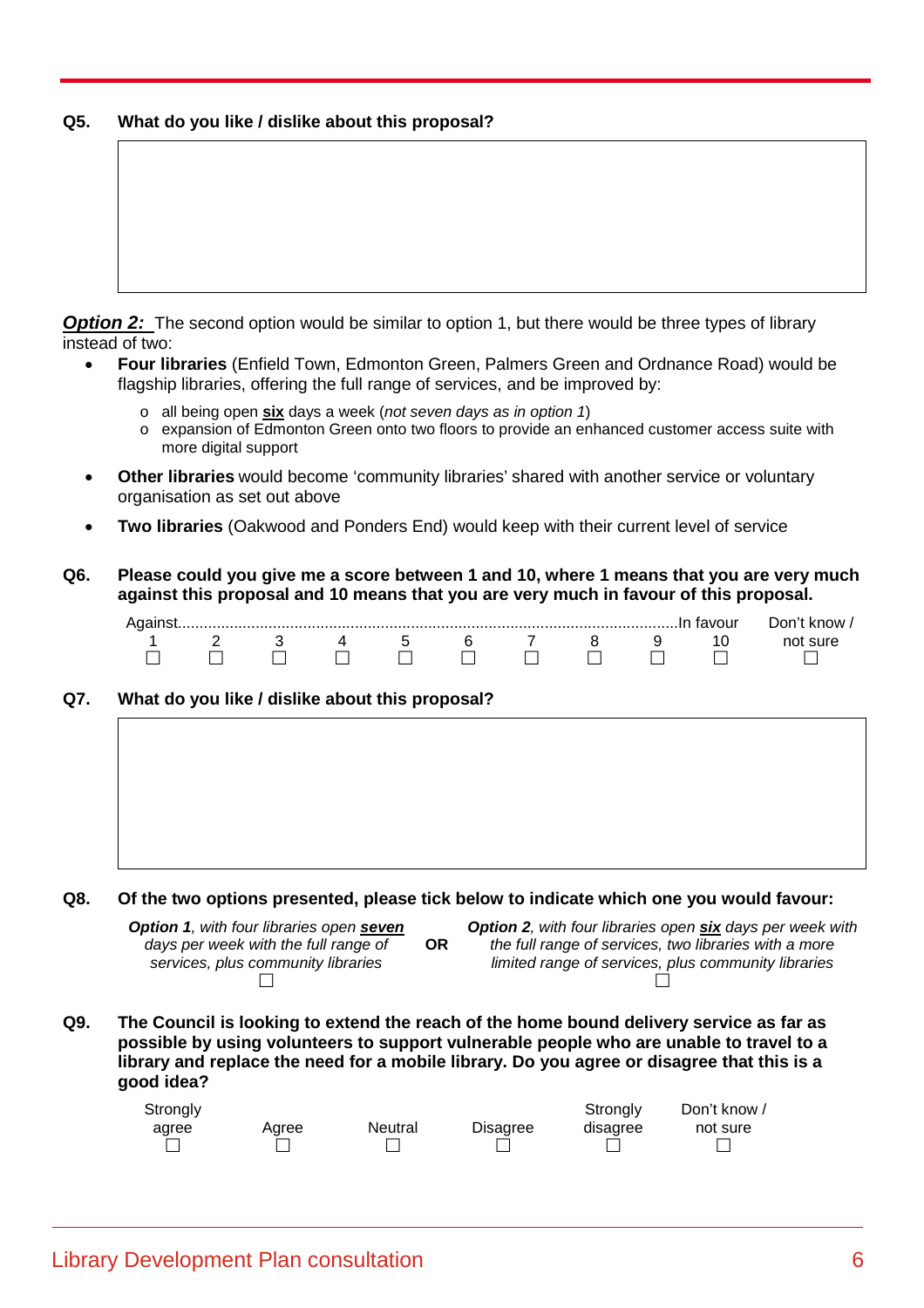## **Section B - Please complete if you are responding as an individual**

#### **Q10a. Which of the following best describes how often you visit a borough library?**

|           | Every week |           |           |            | Never / have not |
|-----------|------------|-----------|-----------|------------|------------------|
|           | or almost  | Every few | Every few |            | used in the last |
| Most days | every week | weeks     | months    | Less often | two years        |
|           |            |           |           |            |                  |

#### **Q10b. Which of the libraries have you used in the last six months?** *Please tick all that apply below*

#### **Q10c. And which one do you use most often?** *Please tick ONE only in the column on the right*

|                                | Used in the last |                        | Use most often  |
|--------------------------------|------------------|------------------------|-----------------|
|                                | six months       |                        | (tick ONE only) |
| Angel Raynham                  |                  | Angel Raynham          |                 |
| Bowes Road                     |                  | Bowes Road             |                 |
| <b>Bullsmoor</b>               |                  | <b>Bullsmoor</b>       |                 |
| <b>Edmonton Green</b>          |                  | <b>Edmonton Green</b>  |                 |
| Enfield Highway                |                  | Enfield Highway        |                 |
| Enfield Island Village         |                  | Enfield Island Village |                 |
| Enfield Town                   |                  | Enfield Town           |                 |
| <b>Fore Street</b>             |                  | <b>Fore Street</b>     |                 |
| John Jackson Library           |                  | John Jackson Library   |                 |
| <b>Millfield House</b>         |                  | <b>Millfield House</b> |                 |
| Oakwood                        |                  | Oakwood                |                 |
| Ordnance Road                  |                  | Ordnance Road          |                 |
| <b>Palmers Green</b>           |                  | <b>Palmers Green</b>   |                 |
| Ponders End                    |                  | Ponders End            |                 |
| Ridge Avenue                   |                  | Ridge Avenue           |                 |
| Southgate                      |                  | Southgate              |                 |
| Winchmore Hill                 |                  | Winchmore Hill         |                 |
| None used in the last 6 months |                  |                        |                 |

## **Q11. If you have used a library in the last 6 months what did you use it for?** *Please tick all that apply*

- Selecting books to borrow  $\square$ Selecting DVDs or CDs to borrow  $\Box$ <br>Using the computers  $\Box$ Using the computers
	- Using the free wifi  $\square$
- Reading newspapers or magazines
	- Children's events and activities  $\Box$ 
		- Adult events and activities  $\Box$
- Other *(please tick and specify below)*

# **Q12. If you have not used a library in the last 2 years please tell us why.** *Please tick all that apply*

- I have no time / opportunity to go  $\square$
- I did not need any of the services on offer  $\square$ 
	- I buy rather than borrow books  $\square$ <br>I hours are inconvenient for me
	- Opening hours are inconvenient for me
		- It's difficult to get to the libraries  $\Box$ <br>I am not a keen reader  $\Box$ 
			- I am not a keen reader
		- Other *(please tick and specify below)*